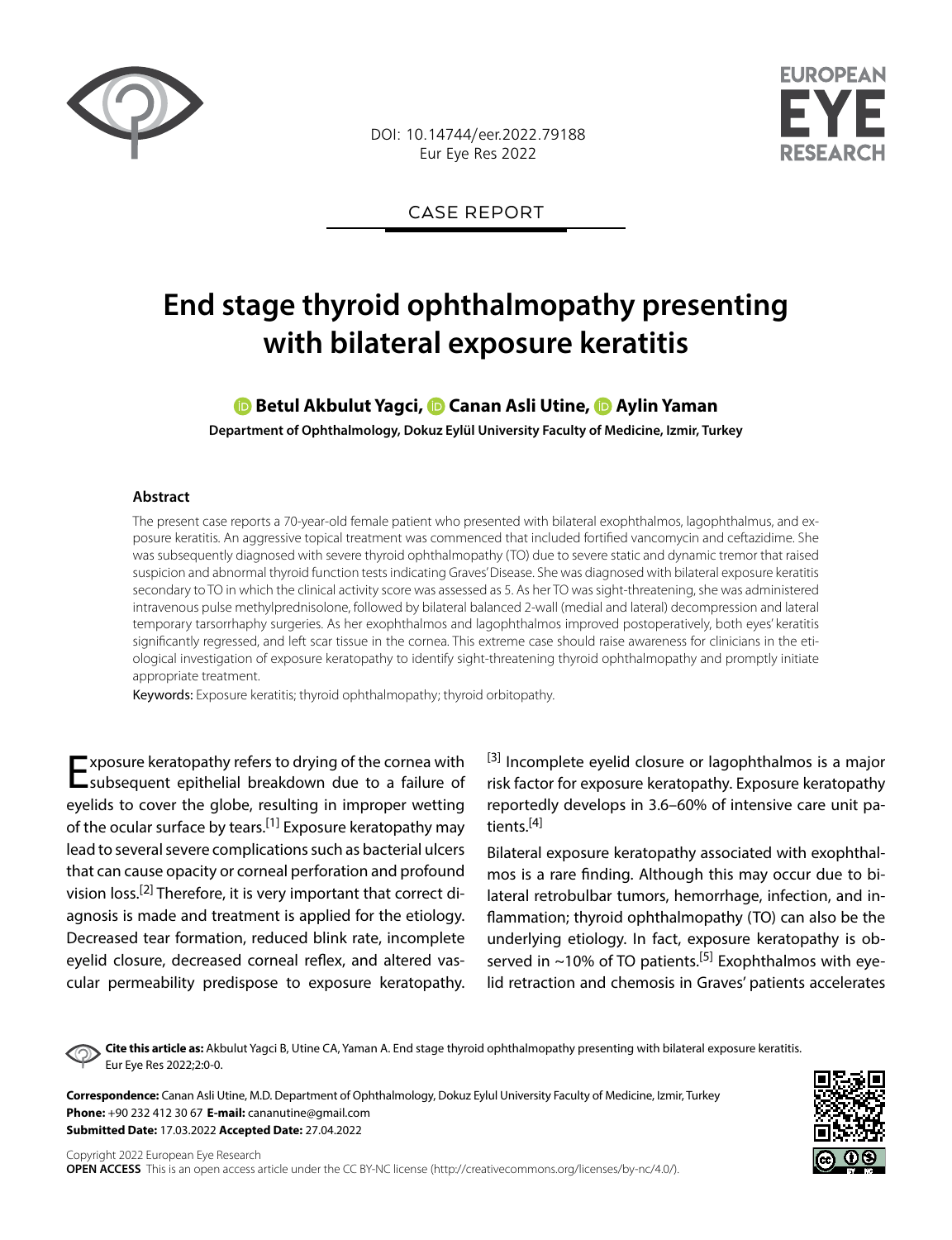ocular surface exposure and corneal epithelial destruction. In critically ill patients, physiological stress can also activate TO and complicate ocular findings.<sup>[6]</sup>

The present case reports a patient who presented with bilateral exposure keratitis and was subsequently diagnosed with severe TO.

## **Case Report**

A 70-year-old female patient was admitted to the emergency department with the complaints of pain and discharge in both eyes for a week (Fig. 1). She was living in a nursing home and had extremely poor cooperation to communicate and perform eye exams. She had a history of bilateral red eyes for the last 1 month, as learned from



**Fig. 1.** Severe chemosis, conjunctival hyperemia, secretion, inferior corneal infiltrate, and lagophthalmus image in the patient's initial inspection.

her nurse. Her medical history included Parkinson's disease, bipolar disease, and hypertension. During the initial eye exam, we noticed that she had significant static tremor in addition to dynamic tremor that was attributed to her Parkinson's disease. Her bilateral visual acuities were between 1.1 logMAR and hand movements. Biomicroscopic examination revealed bilateral severe mucopurulent discharge, extensive corneal infiltration and edema with inferior corneal ulceration (Fig. 2). Anterior chamber examination was unclear due to severe tremor of the patient. Intraocular pressures were 28 mmHg on the right and 25 mmHg on the left eye, by Tonopen. Fundus examination could not be evaluated with indirect ophthalmoscopy and was observed normally by ocular ultrasonography. The patient was hospitalized and corneal scrapings and cultures were obtained. An aggressive topical treatment was commenced that included hourly fortified vancomycin 50 mg/ ml and fortified ceftazidime 50 mg/ml, cycloplegine drop 3×1, brimonidine drop 2×1, brinzolamide and timolol combination drop 2×1, and hourly artificial tear eye drops.

No bacteria and leukocytes were observed in direct microscopic examination of corneal scraping specimens, immediately; and no microorganism growth could be detected in the cultures, in the following weeks. For the etiological investigation of severe tremor, she was consulted to Neurology Department for her Parkinson's disease and to Psychiatry Department for possible drug toxicities. Her initial hemogram, biochemistry and thyroid function tests revealed normal findings, except TSH: <0.015, T3: 3.06, T4: 2.48, and Trab: 20. Subsequent thyroid ultrasonography revealed multiple nodules compatible with autoimmune thyroiditis. Tyromazole 2×1 was added to the patient who



**Fig. 2.** In the slit-lamp examination of the patient, bilateral cornea edema, inferior corneal infiltration (in the right eye is more widespread), secretion, severe chemosis, and hyperemia images (left image is right eye and right image is left eye).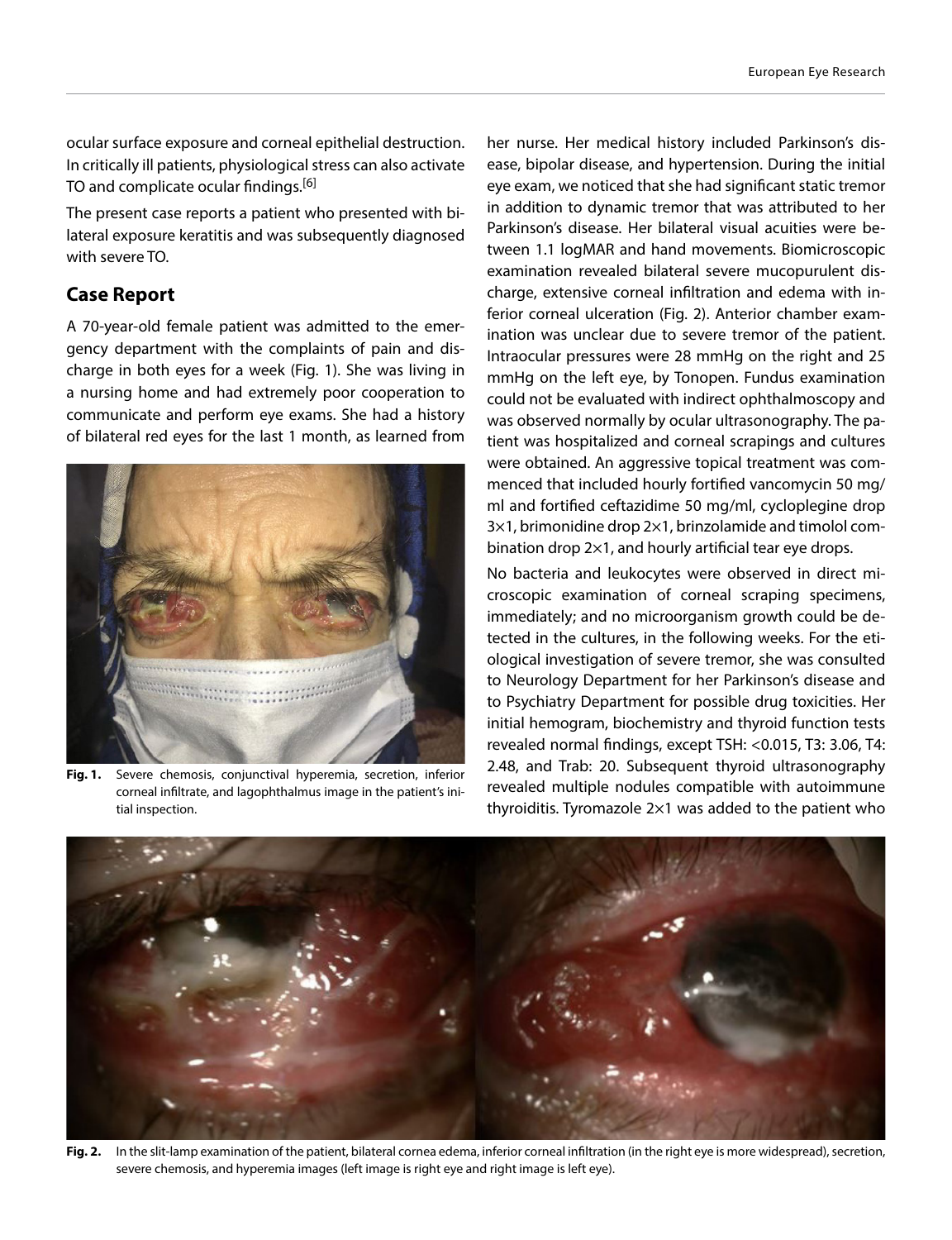

**Fig. 3.** Left image; significant hypertrophy image in bilateral inferior and medial rectus muscles with orbital CT. Right image; bilateral exophthalmometry measurement that 23.7 mm by CT.



**Fig. 4.** Improvement in exophthalmos, lagophthalmia, chemosis, and hyperemia after intravenous administration of 750 mg and 500 mg pulse methylprednisolone with 3-day intervals.



**Fig. 5.** In the slit-lamp examination of the patient, regression of keratitis and improvement in the corneal epithelium with scar tissue postoperatively.

was diagnosed with Graves' Disease by the Endocrinology Department.

The patient was diagnosed with bilateral exposure keratitis secondary to TO. As the cooperation of the patient was extremely poor, her pain status could not be assessed. Given the current general status and eye exam findings of the patient, the clinical activity score<sup>[7]</sup> of the patient was evaluated as 5 (i.e., bilateral chemosis, conjunctival hyperemia, eyelid edema, eyelid hyperemia, and caruncle hyperemia). Unfortunately, she who could not undergo magnetic resonance imaging due to her intense tremor and denial for a general anesthesia. However, orbital computed tomography (CT) revealed significant hypertrophy in bilateral inferior and medial rectus muscles and an exophthalmic measurement of 23.7 mm (Fig. 3). Patient's exophthalmos with severe upper eyelid retraction and decreased blink reflex were deemed as the causative factors for exposure keratitis. An application of 5 IU of botulinum toxin A was per-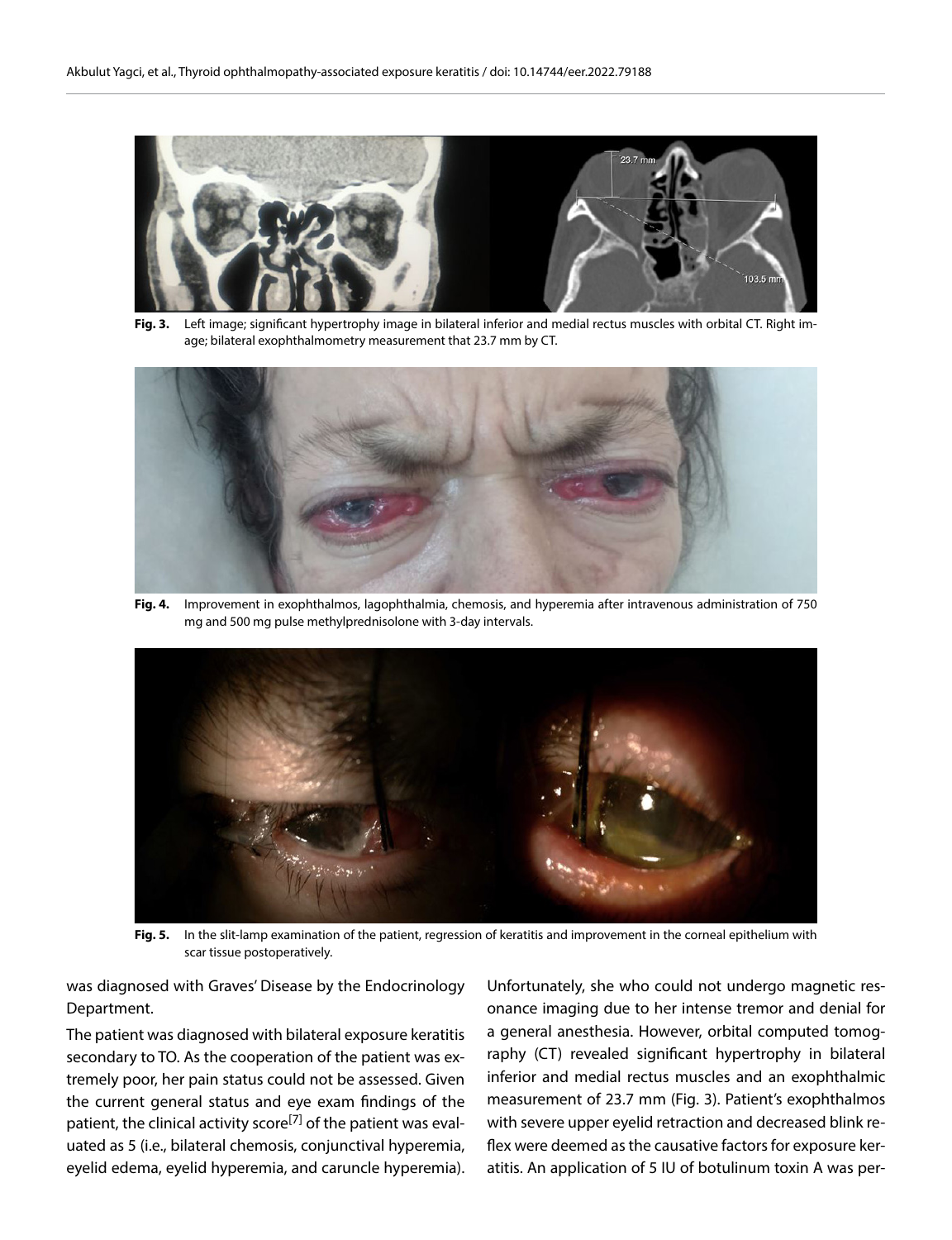formed to the bilateral levator muscles; however, the upper eyelid retraction was refractory. Since the TO was clinically active, she was administered intravenous 750 mg and 500 mg pulse methylprednisolone with 3-day intervals which lead to a dramatic improvement in her exophthalmos (Fig. 4). With the improvement of eyelids' closure function and regression of bacterial keratitis, fortified antibiotics were stopped and her topical treatment was continued as moxifloxacin drops 6×1, cyclosporine drops 2×1, loteprednol etabonate drops 2×1, artificial tears, as well as the previous antiglaucomatous treatment. However, her TO was still sight-threatening after 10 days and, thus, we performed bilateral deep lateral wall decompression with fat removal, followed by medial wall decompression (i.e., a balanced 2-wall decompression) with ethmoidectomy. Dysthyroid optic neuropathy was not observed in the CT and proptosis reduced significantly after orbital decompression surgery. Therefore, bilateral lateral temporary tarsorrhaphy and lower lid medial frost saturation were also performed for exposure keratopathy. As her exophthalmos and lagophthalmos improved postoperatively, her keratitis also significantly regressed, and left a scar tissue in the cornea (Fig. 5). Her visual acuities did not seem to improve, possibly due to pale optic discs seen after decompression surgery and her uncooperation to the exams. Unfortunately, on her 1<sup>st</sup> month of discharge from the ophthalmology clinic, the patient passed away due to septic shock as a result of perforated cholecystitis.

## **Discussion**

Our patient presented with bilateral lagophthalmos and exophtalmus, which are major risk factors for exposure keratopathy. She underwent a thorough and complete examination to investigate possible etiologies for exposure keratopathy; and finally was diagnosed with Graves' disease. Her severe static tremor observed in her physical examination and thyroid dysfunction in laboratory tests indicating thyrotoxicosis led to correct diagnosis. A complete clinical response could be seen after appropriate intravenous pulse steroid therapy and orbital decompression surgery for her severe TO.

The etiologies of lagophthalmos can be broadly classified into two categories.<sup>[8]</sup> The first category of is palpebral pathology-related causes. Abnormal eyelid closure can be a result of previous surgery, a traumatic injury or idiopathic. <sup>[9]</sup> Our patient had no previous history of surgery or trauma. The second category is proptosis-related causes such as physiological abnormalities, intraorbital tumors, or endocrine-related conditions including dysthyroid optic neu-

ropathy/thyroid eye disease. A detailed anamnesis was not obtained from the nursing home for our patient. Due to her extremely poor cooperation and examination due to severe tremor was suboptimal. Her tremor had always been attributed to the Parkinson's disease, even in her regular check-ups at the nursing home. Her radiological imaging revealed no pathologies other than exophthalmos and hypertrophic rectus muscles. TO was then considered as the preliminary diagnosis.

Many systemic diseases, especially neurological conditions, have also been implicated as causative or linked to exposure keratopathy. Facial nerve paralysis has been known to cause lagophthalmos with exposure keratopathy as a subsequent consequence. Since facial nerve innervates the facial muscles, it affects facial symmetry and eyelid closure and is integral in the prevention of paralytic lagophthalmos.[10] Another important cranial nerve is the trigeminal nerve, which supplies sensory input to the cornea. Trigeminal nerve lesions can lead to neurotrophic keratitis that inhibits the blinking reflex, which is vital for protecting the cornea from external stimuli and normal tear film production.[11] Furthermore in exposure keratopathy, potential etiologies such as sleep apnea with consequent sequelae, or floppy eyelid syndrome were also reported in the literature.<sup>[12]</sup>

Identifying the underlying cause of the condition remains a priority, and doing so facilitates the development of a correct treatment plan. Our patient was admitted with bilateral exposure keratitis and diagnosed as Graves' disease after etiological investigation. In fact, she or her nursing facility had no prior knowledge that her thyroid function tests were abnormal. Having identified a correct diagnosis, response to the treatment was obtained easily.

Dysthyroid optic neuropathy or corneal breakdown due to severe exposure are both sight-threatening complications of TO. Depending on the severity of the exophthalmos, cases of corneal exposure keratopathy could be treated with aggressive topical lubrication, moisture chamber, botulinum toxin, levator recession surgery, tarsorrhaphy, or even orbital decompression in very severe cases of exophthalmos which impede lid closing. Intravenous methylprednisolone should be administered prior surgery if the disease is still active.<sup>[7]</sup> Although our patient's optic nerve cannot be evaluated initially, she had an obvious sight-threatening TO. Clinical improvement could be achieved in addition to topical antibiotic treatment for exposure keratitis, after first intravenous steroids, then orbital decompression and tarsorrhaphy surgeries.